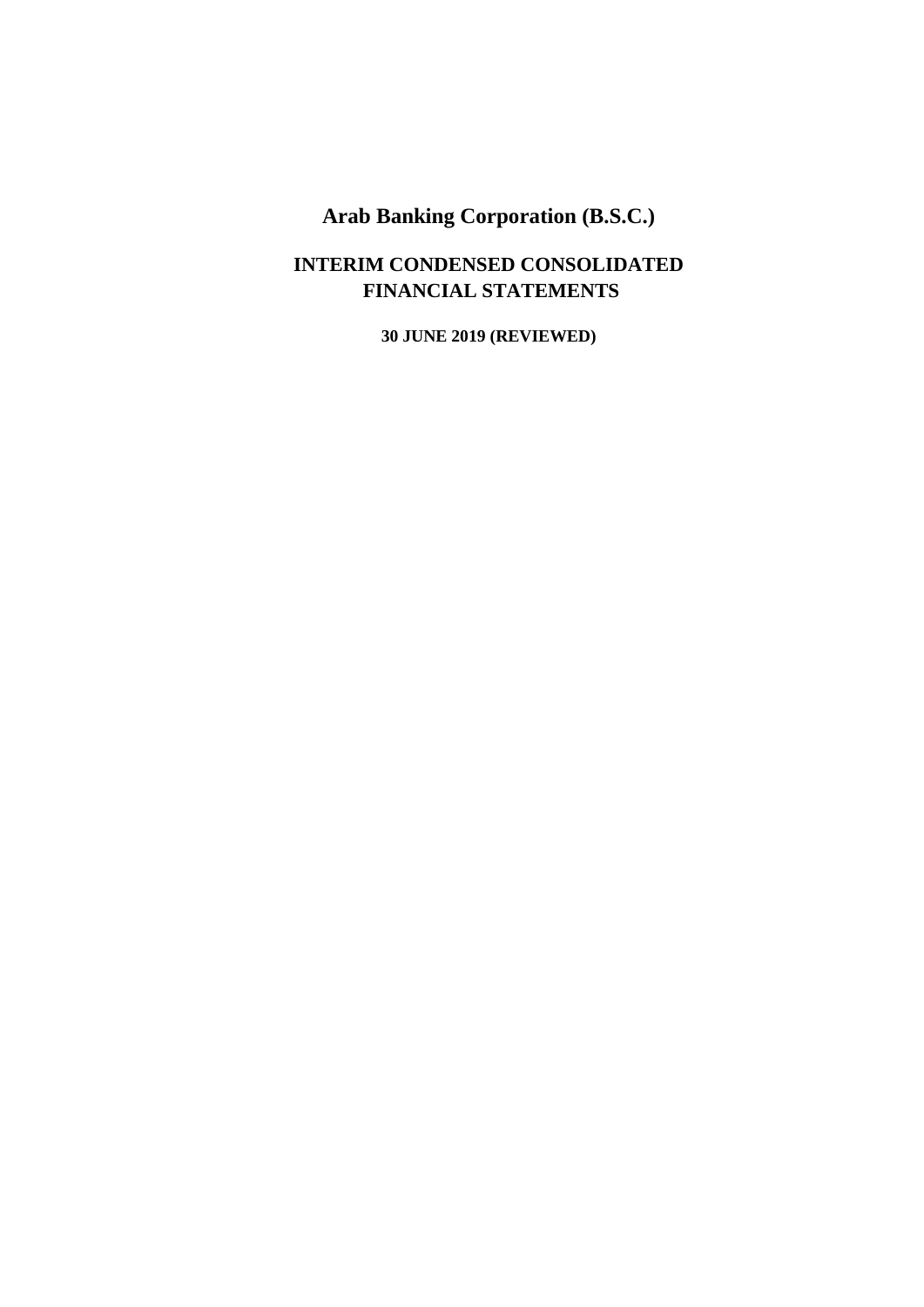

Ernst & Young Middle East P.O. Box 140 10th Floor, East Tower Bahrain World Trade Center Manama Kingdom of Bahrain

Tel: +973 1753 5455 Fax: +973 1753 5405 manama@bh.ey.com C.R. No. 29977-1

### **REPORT ON REVIEW OF INTERIM CONDENSED CONSOLIDATED FINANCIAL STATEMENTS TO THE BOARD OF DIRECTORS OF ARAB BANKING CORPORATION (B.S.C.)**

### **Introduction**

We have reviewed the accompanying interim condensed consolidated financial statements of Arab Banking Corporation (B.S.C.) [the "Bank"] and its subsidiaries [together the "Group"] as at 30 June 2019, comprising of the interim consolidated statement of financial position as at 30 June 2019 and the related interim consolidated statements of profit or loss, comprehensive income, cash flows and changes in equity for the six-month period then ended and explanatory notes. The Board of Directors is responsible for the preparation and presentation of these interim condensed consolidated financial statements in accordance with International Accounting Standard 34 Interim Financial Reporting (IAS 34). Our responsibility is to express a conclusion on these interim condensed consolidated financial statements based on our review.

### **Scope of review**

We conducted our review in accordance with International Standard on Review Engagements 2410, Review of Interim Financial Information Performed by the Independent Auditor of the Entity. A review of interim financial information consists of making inquiries, primarily of persons responsible for financial and accounting matters. and applying analytical and other review procedures. A review is substantially less in scope than an audit conducted in accordance with International Standards on Auditing and, consequently, does not enable us to obtain assurance that we would become aware of all significant matters that might be identified in an audit. Accordingly, we do not express an audit opinion.

### **Conclusion**

Based on our review, nothing has come to our attention that causes us to believe that the accompanying interim condensed consolidated financial statements are not prepared, in all material respects, in accordance with IAS 34.

Ernet + Young

**7 August 2019** Manama, Kingdom of Bahrain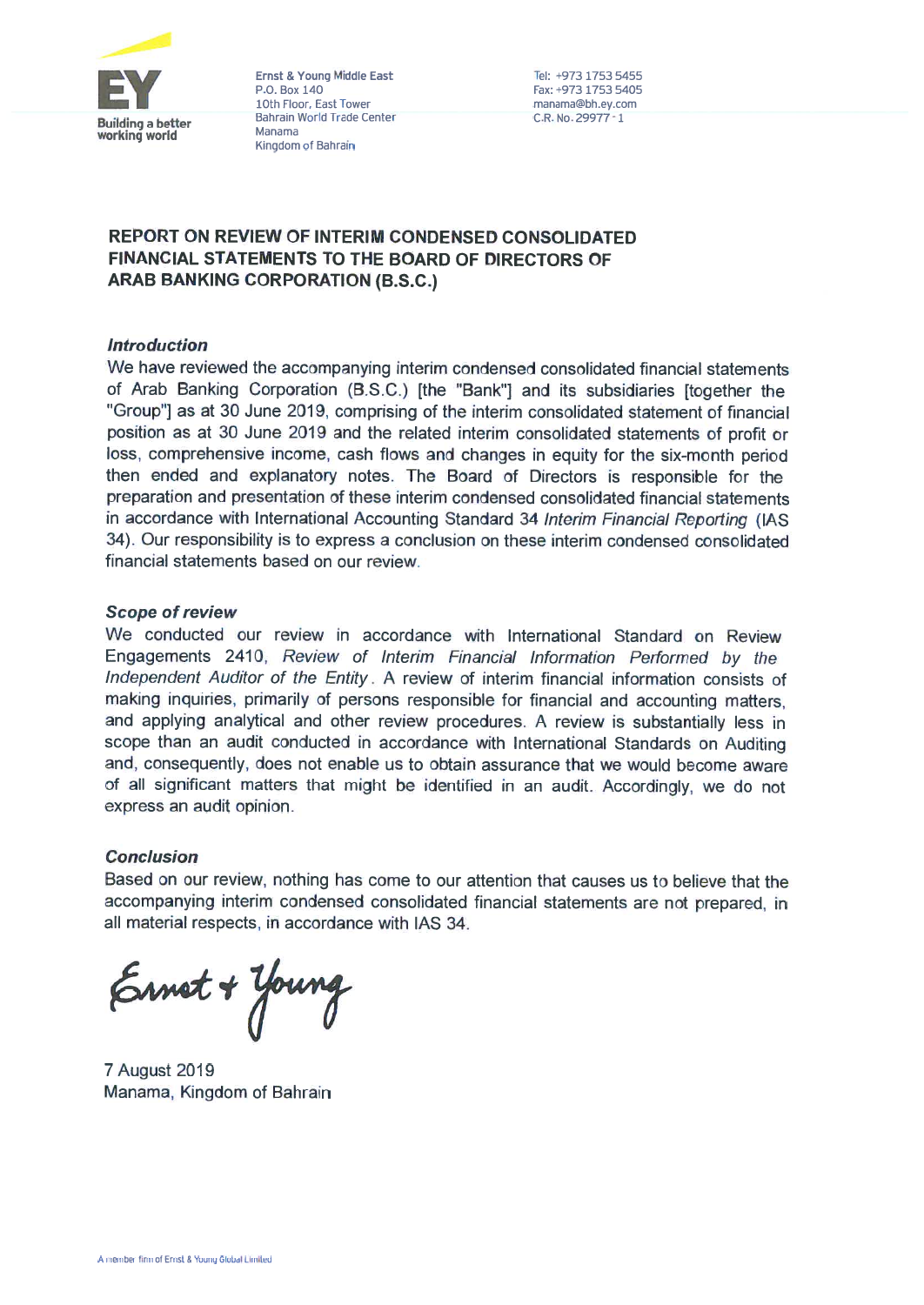### INTERIM CONSOLIDATED STATEMENT OF FINANCIAL POSITION

30 June 2019 (Reviewed)

*All figures in US\$ Million*

|                                                        |             | <b>Reviewed</b> | Audited     |
|--------------------------------------------------------|-------------|-----------------|-------------|
|                                                        |             | 30 June         | 31 December |
|                                                        | <b>Note</b> | 2019            | 2018        |
| <b>ASSETS</b>                                          |             |                 |             |
| Liquid funds                                           |             | 1,342           | 1,607       |
| Trading securities                                     |             | 957             | 977         |
| Placements with banks and other financial institutions |             | 2,399           | 2,991       |
| Securities bought under repurchase agreements          |             | 1,798           | 1,668       |
| Non-trading investments                                | 4           | 6,070           | 5,661       |
| Loans and advances                                     | 5           | 15,033          | 14,884      |
| Other assets                                           |             | 1,892           | 1,601       |
| Premises and equipment                                 |             | 169             | 160         |
| <b>TOTAL ASSETS</b>                                    |             | 29,660          | 29,549      |
| <b>LIABILITIES</b>                                     |             |                 |             |
| Deposits from customers                                |             | 16,377          | 16,425      |
| Deposits from banks                                    |             | 3,698           | 4,207       |
| Certificates of deposit                                |             | 403             | 39          |
| Securities sold under repurchase agreements            |             | 1,066           | 1,271       |
| Taxation                                               |             | 44              | 43          |
| Other liabilities                                      |             | 1,594           | 1,236       |
| <b>Borrowings</b>                                      |             | 2,079           | 2,012       |
|                                                        |             |                 |             |
| <b>Total liabilities</b>                               |             | 25,261          | 25,233      |
| <b>EQUITY</b>                                          |             |                 |             |
| Share capital                                          |             | 3,110           | 3,110       |
| Treasury shares                                        |             | (5)             | (4)         |
| Statutory reserve                                      |             | 501             | 501         |
| Retained earnings                                      |             | 986             | 966         |
| Other reserves                                         |             | (664)           | (711)       |
| EQUITY ATTRIBUTABLE TO THE SHAREHOLDERS OF             |             |                 |             |
| THE PARENT                                             |             | 3,928           | 3,862       |
| Non-controlling interests                              |             | 471             | 454         |
| <b>Total equity</b>                                    |             | 4,399           | 4,316       |
| <b>TOTAL LIABILITIES AND EQUITY</b>                    |             | 29,660          | 29,549      |

These interim condensed consolidated financial statements were authorised for issue by the Board of Directors on 7 August 2019 and signed on their behalf by the Chairman, Deputy Chairman and the Group Chief Executive Officer.

 $\overline{\phantom{a}}$  ,  $\overline{\phantom{a}}$  ,  $\overline{\phantom{a}}$  ,  $\overline{\phantom{a}}$  ,  $\overline{\phantom{a}}$  ,  $\overline{\phantom{a}}$  ,  $\overline{\phantom{a}}$  ,  $\overline{\phantom{a}}$  ,  $\overline{\phantom{a}}$  ,  $\overline{\phantom{a}}$  ,  $\overline{\phantom{a}}$  ,  $\overline{\phantom{a}}$  ,  $\overline{\phantom{a}}$  ,  $\overline{\phantom{a}}$  ,  $\overline{\phantom{a}}$  ,  $\overline{\phantom{a}}$ 

Chairman Deputy Chairman Group Chief Executive Officer Saddek El Kaber Mohammad Abdulredha Saleem Khaled Kawan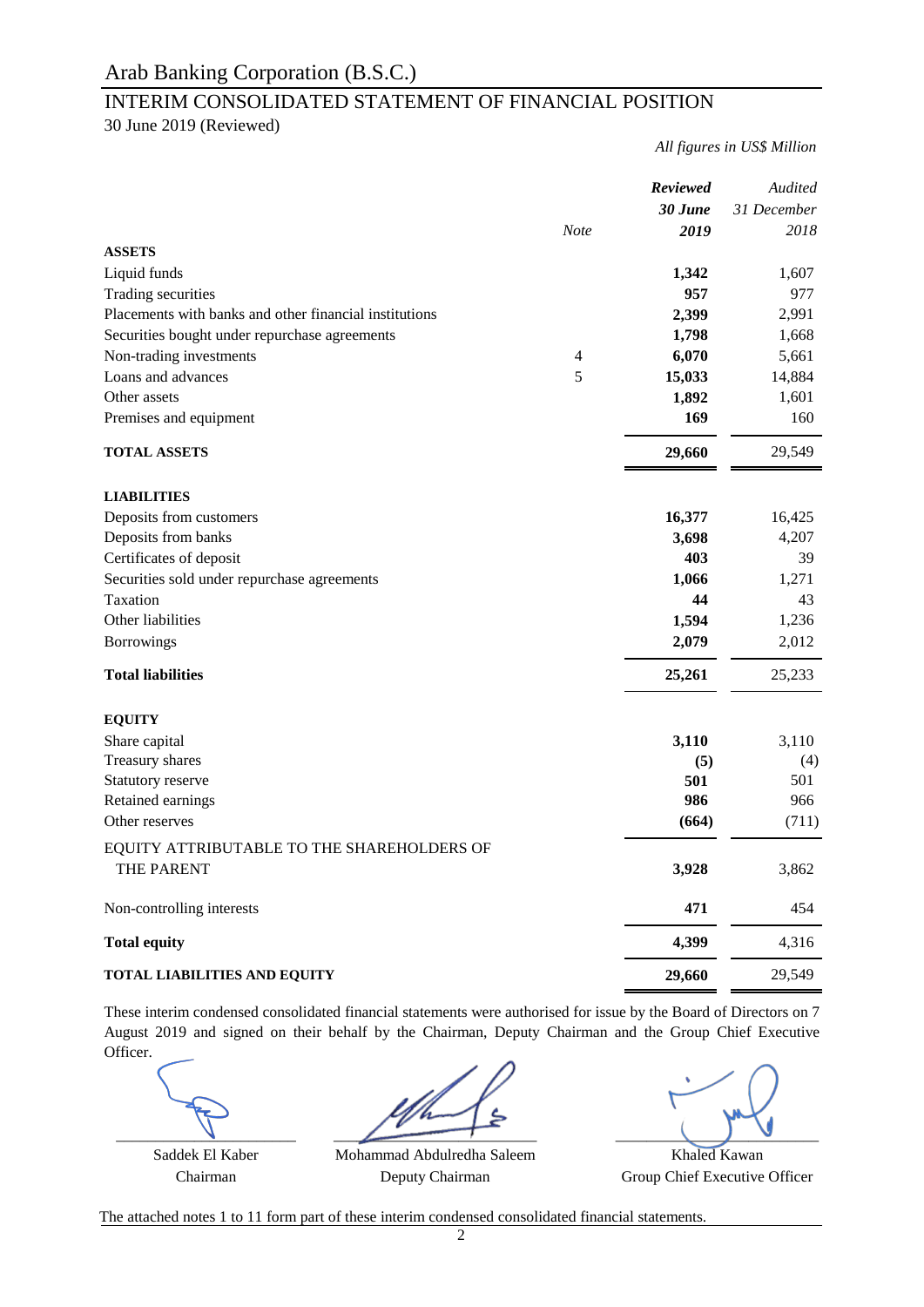### INTERIM CONSOLIDATED STATEMENT OF PROFIT OR LOSS

Six-month period ended 30 June 2019 (Reviewed)

*All figures in US\$ Million*

|                                                                 | Reviewed           |       |                  |       |  |  |
|-----------------------------------------------------------------|--------------------|-------|------------------|-------|--|--|
|                                                                 | Three months ended |       | Six months ended |       |  |  |
|                                                                 | 30 June            |       | 30 June          |       |  |  |
| <b>Note</b>                                                     | 2019               | 2018  | 2019             | 2018  |  |  |
| <b>OPERATING INCOME</b>                                         |                    |       |                  |       |  |  |
| Interest and similar income                                     | 368                | 382   | 745              | 741   |  |  |
| Interest and similar expense                                    | (228)              | (243) | (466)            | (464) |  |  |
| Net interest income                                             | 140                | 139   | 279              | 277   |  |  |
| 6<br>Other operating income                                     | 82                 | 39    | 158              | 112   |  |  |
| <b>Total operating income</b>                                   | 222                | 178   | 437              | 389   |  |  |
| 7<br>Credit loss expense on financial assets                    | (10)               | (18)  | (21)             | (30)  |  |  |
| <b>NET OPERATING INCOME AFTER</b><br><b>CREDIT LOSS EXPENSE</b> | 212                | 160   | 416              | 359   |  |  |
| <b>OPERATING EXPENSES</b>                                       |                    |       |                  |       |  |  |
| Staff                                                           | 84                 | 80    | 170              | 162   |  |  |
| Premises and equipment                                          | 10                 | 10    | 20               | 19    |  |  |
| Other                                                           | 35                 | 31    | 67               | 59    |  |  |
| Total operating expenses                                        | 129                | 121   | 257              | 240   |  |  |
| PROFIT BEFORE TAXATION                                          | 83                 | 39    | 159              | 119   |  |  |
| Taxation (expense) credit on foreign operations                 | (14)               | 34    | (24)             | 20    |  |  |
| PROFIT FOR THE PERIOD                                           | 69                 | 73    | 135              | 139   |  |  |
| Profit attributable to non-controlling interests                | (12)               | (13)  | (23)             | (26)  |  |  |
| PROFIT ATTRIBUTABLE TO THE<br><b>SHAREHOLDERS OF THE PARENT</b> | 57                 | 60    | 112              | 113   |  |  |
| <b>BASIC AND DILUTED EARNINGS PER</b>                           |                    |       |                  |       |  |  |
| <b>SHARE (EXPRESSED IN US\$)</b>                                | 0.02               | 0.02  | 0.04             | 0.04  |  |  |
|                                                                 |                    |       |                  |       |  |  |

Saddek El Kaber

Chairman Deputy Chairman Group Chief Executive Officer Mohammad Abdulredha Saleem Deputy Chairman

Khaled Kawan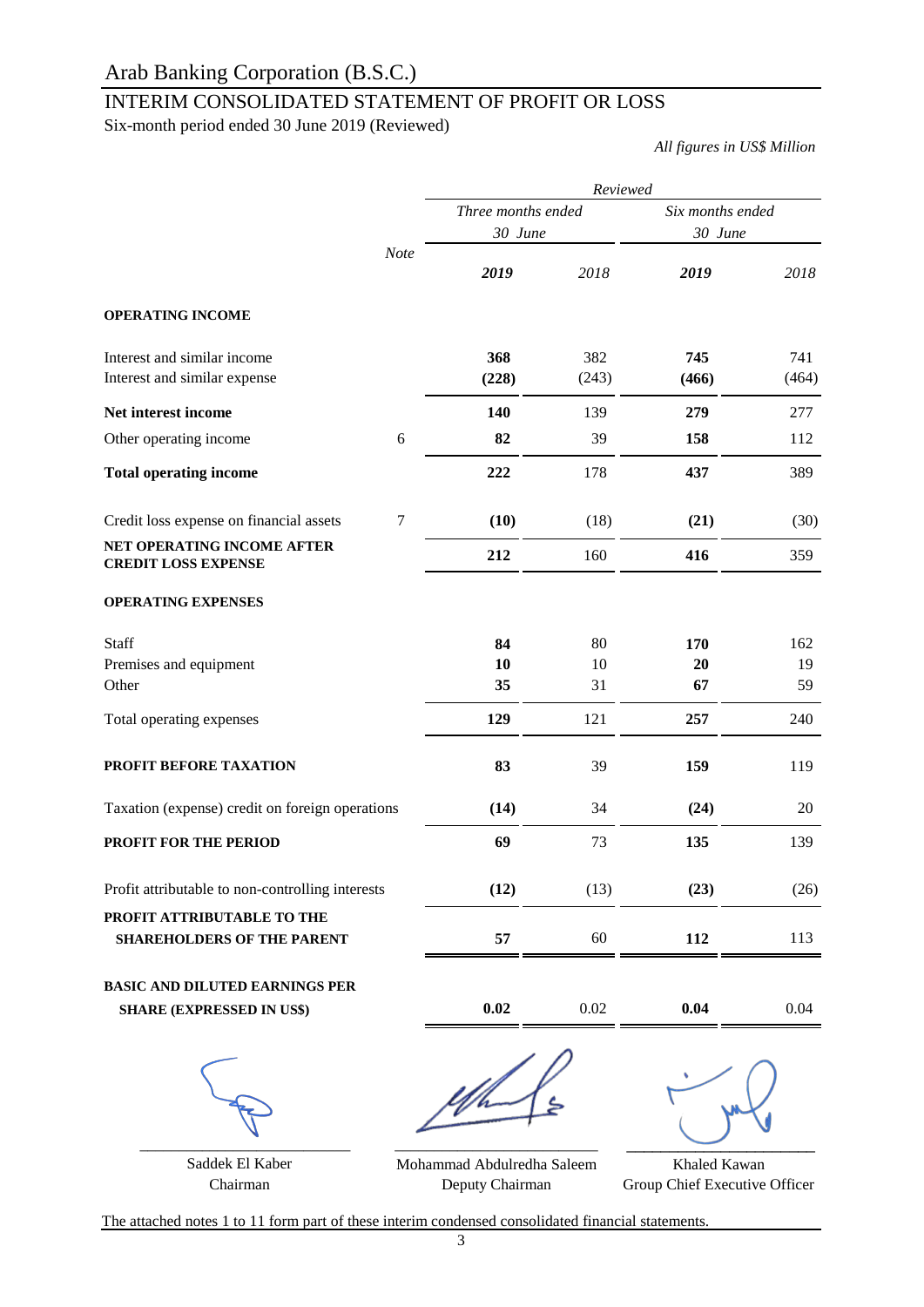## INTERIM CONSOLIDATED STATEMENT OF COMPREHENSIVE INCOME

Six-month period ended 30 June 2019 (Reviewed)

*All figures in US\$ Million*

|                                                                                                                | Reviewed           |       |                             |       |  |
|----------------------------------------------------------------------------------------------------------------|--------------------|-------|-----------------------------|-------|--|
|                                                                                                                | Three months ended |       | Six months ended<br>30 June |       |  |
|                                                                                                                | 30 June            |       |                             |       |  |
|                                                                                                                | 2019               | 2018  | 2019                        | 2018  |  |
| <b>PROFIT FOR THE PERIOD</b>                                                                                   | 69                 | 73    | 135                         | 139   |  |
| Other comprehensive income:                                                                                    |                    |       |                             |       |  |
| Other comprehensive income that will be reclassified<br>(or recycled) to profit or loss in subsequent periods: |                    |       |                             |       |  |
| Foreign currency translation:                                                                                  |                    |       |                             |       |  |
| Unrealised gain (loss) on exchange translation                                                                 |                    |       |                             |       |  |
| in foreign subsidiaries                                                                                        | 20                 | (166) | 22                          | (165) |  |
| Debt instruments at FVOCI:                                                                                     |                    |       |                             |       |  |
| Net change in fair value during the period                                                                     |                    | (23)  | 29                          | (30)  |  |
| Other comprehensive income (loss) for the period                                                               | 20                 | (189) | 51                          | (195) |  |
| TOTAL COMPREHENSIVE INCOME (LOSS) FOR THE<br><b>PERIOD</b>                                                     | 89                 | (116) | 186                         | (56)  |  |
| <b>Attributable to:</b>                                                                                        |                    |       |                             |       |  |
| Shareholders of the parent                                                                                     | 70                 | (64)  | 159                         | (14)  |  |
| Non-controlling interests                                                                                      | 19                 | (52)  | 27                          | (42)  |  |
|                                                                                                                | 89                 | (116) | 186                         | (56)  |  |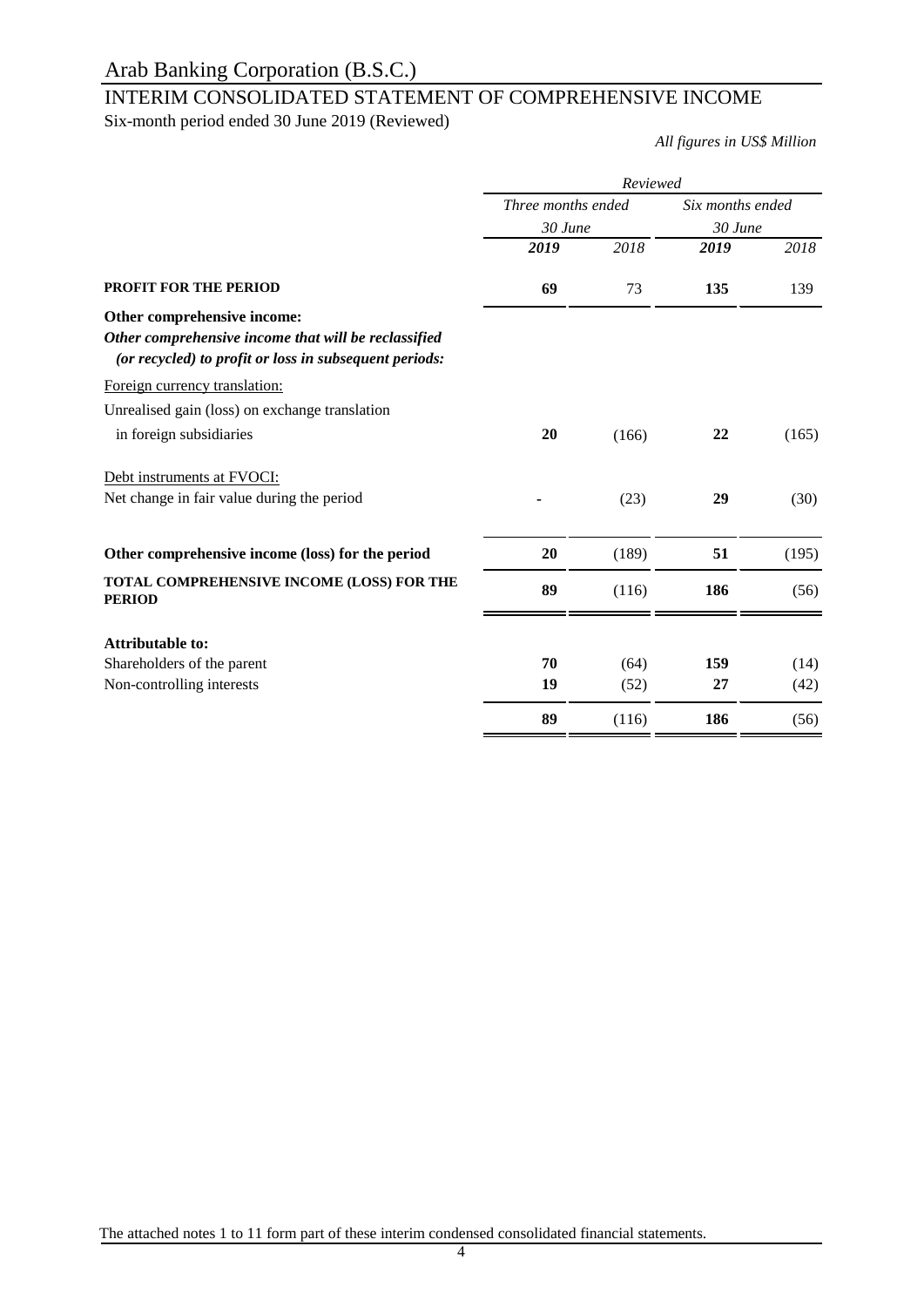### INTERIM CONSOLIDATED STATEMENT OF CASH FLOWS

Six-month period ended 30 June 2019 (Reviewed)

*All figures in US\$ million*

|                                                              | Reviewed<br>Six months ended |       |
|--------------------------------------------------------------|------------------------------|-------|
|                                                              |                              |       |
|                                                              | 30 June                      |       |
|                                                              | 2019                         | 2018  |
| <b>OPERATING ACTIVITIES</b>                                  |                              |       |
| Profit for the period                                        | 135                          | 139   |
| Adjustments for:                                             |                              |       |
| Credit loss expense on financial assets                      | 21                           | 30    |
| Depreciation and amortisation                                | 18                           | 11    |
| Gain on disposal of non-trading debt investments - net       | (6)                          | (2)   |
| Changes in operating assets and liabilities:                 |                              |       |
| Treasury bills and other eligible bills                      | (22)                         | (42)  |
| Trading securities                                           | 29                           | (355) |
| Placements with banks and other financial institutions       | 609                          | 820   |
| Securities bought under repurchase agreements                | (113)                        | 148   |
| Loans and advances                                           | (115)                        | (436) |
| Other assets                                                 | (280)                        | (585) |
| Deposits from customers                                      | (140)                        | 205   |
| Deposits from banks                                          | (534)                        | (260) |
| Securities sold under repurchase agreements                  | (209)                        | (466) |
| Other liabilities                                            | 351                          | 157   |
| Other non-cash movements                                     | (70)                         | 155   |
| Net cash used in operating activities                        | (326)                        | (481) |
| <b>INVESTING ACTIVITIES</b>                                  |                              |       |
| Purchase of non-trading investments                          | (1, 491)                     | (745) |
| Sale and redemption of non-trading investments               | 1,209                        | 927   |
| Purchase of premises and equipment                           | (18)                         | (12)  |
| Sale of premises and equipment                               | 2                            | 3     |
| Investment in subsidiaries - net                             | 4                            | (2)   |
| Net cash (used in) from investing activities                 | (294)                        | 171   |
| <b>FINANCING ACTIVITIES</b>                                  |                              |       |
| Issue of certificates of deposit - net                       | 366                          | 11    |
| Issue of borrowings                                          | 162                          |       |
| Repayment and repurchase of borrowings                       | (92)                         | (25)  |
| Dividend paid to Group's shareholders                        | (93)                         | (93)  |
| Dividend paid to non-controlling interests                   | (14)                         | (9)   |
| Purchase of treasury shares                                  | (1)                          | (1)   |
| Net cash from (used in) financing activities                 | 328                          | (117) |
| Net change in cash and cash equivalents                      | (292)                        | (427) |
| Effect of exchange rate changes on cash and cash equivalents | 5                            | (15)  |
| Cash and cash equivalents at beginning of the period         | 1,341                        | 1,160 |
| CASH AND CASH EQUIVALENTS AT END OF THE PERIOD               | 1,054                        | 718   |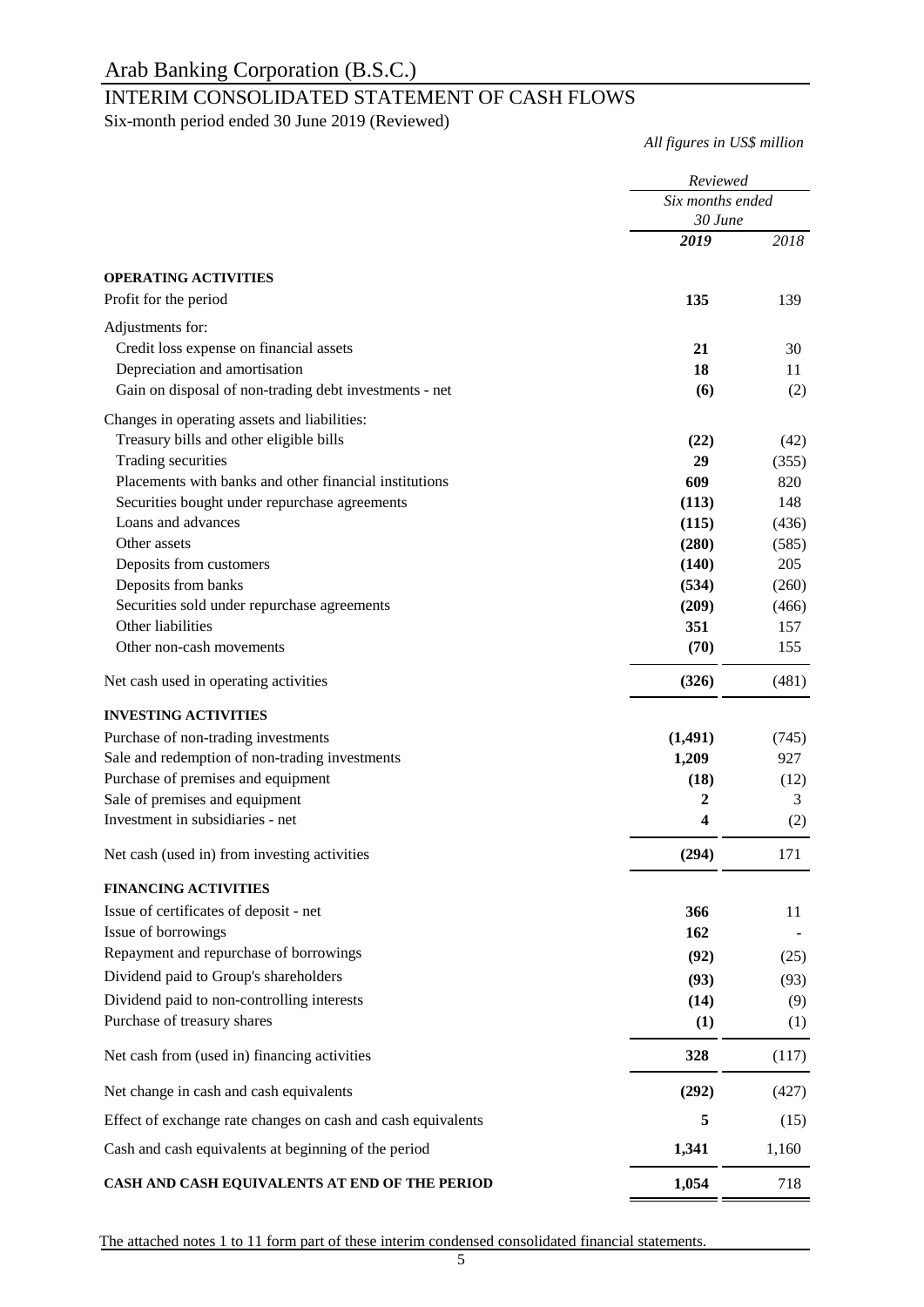### INTERIM CONSOLIDATED STATEMENT OF CHANGES IN EQUITY

Six-month period ended 30 June 2019 (Reviewed)

*All figures in US\$ Million*

|                                                                                                                   |                          |                    |                                                                |                                         |                          | Equity attributable to the shareholders of the parent |                                        |                            |                    | Non-<br>controlling<br>interests         | Total<br>equity    |
|-------------------------------------------------------------------------------------------------------------------|--------------------------|--------------------|----------------------------------------------------------------|-----------------------------------------|--------------------------|-------------------------------------------------------|----------------------------------------|----------------------------|--------------------|------------------------------------------|--------------------|
|                                                                                                                   |                          |                    |                                                                |                                         |                          | Other reserves                                        |                                        |                            |                    |                                          |                    |
|                                                                                                                   | <b>Share</b><br>capital  | Treasury<br>shares | <b>Statutory</b><br>reserve                                    | Retained<br>earnings*                   | General<br>reserve       | Foreign<br>exchange<br>translation<br>adjustments     | Cumulative<br>changes in<br>fair value | Pension<br>fund<br>reserve | <b>Total</b>       |                                          |                    |
| At 31 December 2018                                                                                               | 3,110                    | (4)                | 501                                                            | 966                                     | 100                      | (744)                                                 | (37)                                   | (30)                       | 3,862              | 454                                      | 4,316              |
| Profit for the period<br>Other comprehensive income<br>for the period                                             | ۰                        |                    | $\sim$                                                         | 112                                     | ٠                        | 18                                                    | 29                                     | $\overline{\phantom{a}}$   | 112<br>47          | 23<br>$\overline{4}$                     | 135<br>51          |
| Total comprehensive income<br>for the period<br>Dividend<br>Purchase of treasury shares<br>Other equity movements | $\overline{\phantom{a}}$ | $\sim$<br>(1)      | $\sim$<br>$\overline{\phantom{a}}$<br>$\overline{\phantom{a}}$ | 112<br>(93)<br>$\overline{\phantom{a}}$ | $\overline{\phantom{a}}$ | 18<br>$\sim$                                          | 29<br>$\sim$                           | $\sim$<br>$\sim$           | 159<br>(93)<br>(1) | 27<br>$\sim$<br>$\overline{\phantom{a}}$ | 186<br>(93)<br>(1) |
| in subsidiaries<br>At 30 June 2019 (reviewed)                                                                     | 3,110                    | (5)                | 501                                                            | 986                                     | 100                      | (726)                                                 | (8)                                    | (30)                       | 3,928              | (10)<br>471                              | (9)<br>4,399       |

\* Retained earnings include non-distributable reserves arising from consolidation of subsidiaries amounting to US\$ 433 million (31 December 2018: US\$ 429 million).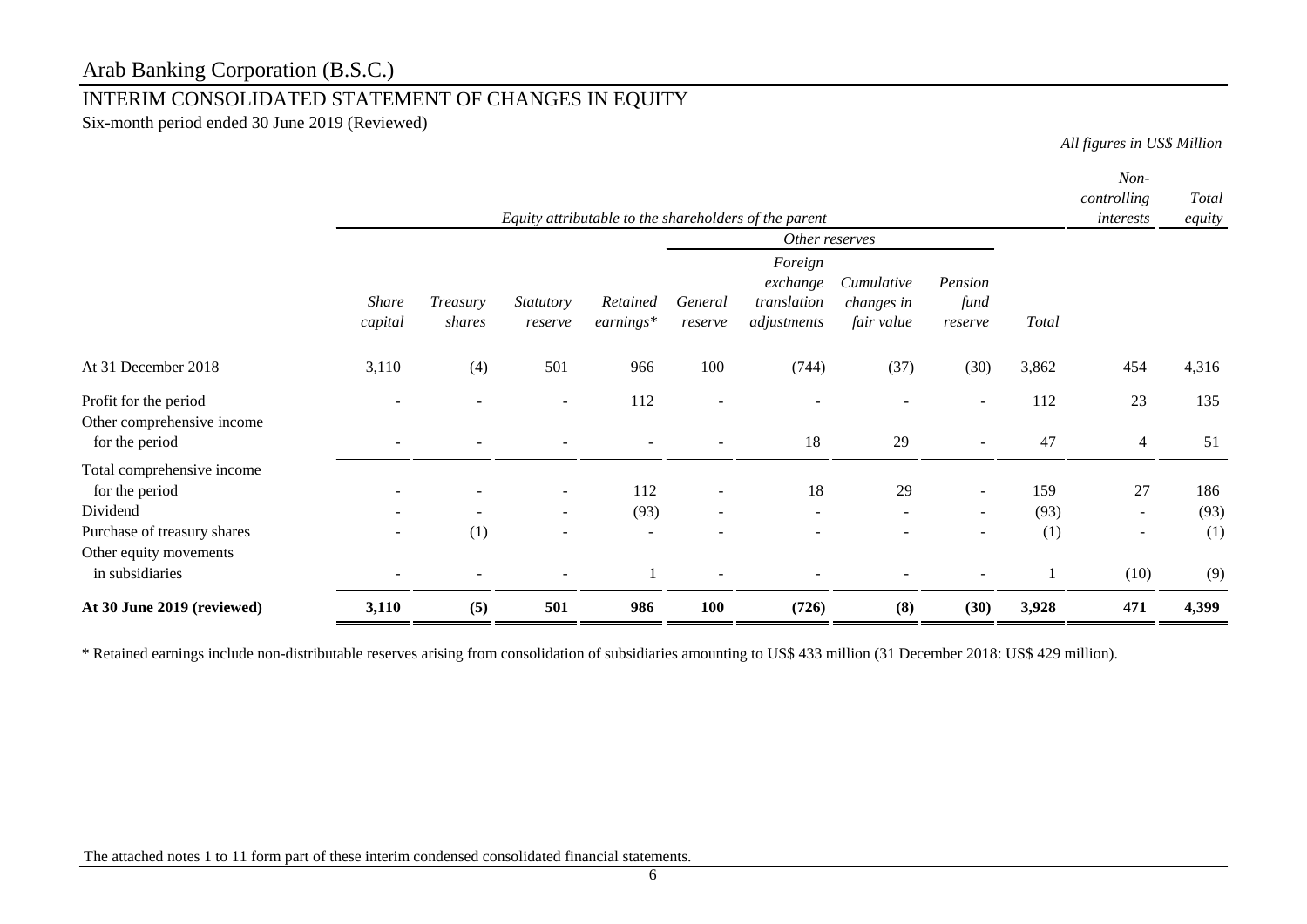## INTERIM CONSOLIDATED STATEMENT OF CHANGES IN EQUITY

Six-month period ended 30 June 2019 (Reviewed)

*All figures in US\$ Million*

|                                                                          |                          |                    |                          |                      |                          |                                                                         |                                        |                            |              | Non-<br>controlling      | Total        |
|--------------------------------------------------------------------------|--------------------------|--------------------|--------------------------|----------------------|--------------------------|-------------------------------------------------------------------------|----------------------------------------|----------------------------|--------------|--------------------------|--------------|
|                                                                          |                          |                    |                          |                      |                          | Equity attributable to the shareholders of the parent<br>Other reserves |                                        |                            |              | interests                | equity       |
|                                                                          | <b>Share</b><br>capital  | Treasury<br>shares | Statutory<br>reserve     | Retained<br>earnings | General<br>reserve       | Foreign<br>exchange<br>translation<br>adjustments                       | Cumulative<br>changes in<br>fair value | Pension<br>fund<br>reserve | Total        |                          |              |
| At 31 December 2017                                                      | 3,110                    | -                  | 481                      | 939                  | 100                      | (638)                                                                   | (29)                                   | (33)                       | 3,930        | 482                      | 4,412        |
| Impact of adopting IFRS 9                                                | $\overline{\phantom{a}}$ |                    | $\blacksquare$           | (62)                 | $\overline{\phantom{a}}$ |                                                                         | 34                                     | $\overline{\phantom{a}}$   | (28)         | (8)                      | (36)         |
| Restated balance as at 1 January 2018                                    | 3,110                    | ÷                  | 481                      | 877                  | 100                      | (638)                                                                   | 5                                      | (33)                       | 3,902        | 474                      | 4,376        |
| Profit for the period                                                    |                          |                    | $\overline{a}$           | 113                  |                          |                                                                         |                                        |                            | 113          | 26                       | 139          |
| Other comprehensive loss<br>for the period                               |                          |                    |                          |                      |                          | (97)                                                                    | (30)                                   | $\overline{\phantom{a}}$   | (127)        | (68)                     | (195)        |
| Total comprehensive income<br>(loss) for the period<br>Dividend          |                          |                    | $\overline{\phantom{a}}$ | 113                  |                          | (97)                                                                    | (30)                                   | $\overline{\phantom{a}}$   | (14)<br>(93) | (42)                     | (56)<br>(93) |
| Purchase of treasury shares<br>Other equity movements<br>in subsidiaries |                          | (1)                | $\overline{\phantom{a}}$ | (93)<br>(2)          |                          | $\overline{\phantom{a}}$                                                |                                        | $\overline{\phantom{a}}$   | (1)<br>(2)   | $\overline{\phantom{m}}$ | (1)<br>(2)   |
| At 30 June 2018 (reviewed)                                               | 3,110                    | (1)                | 481                      | 895                  | 100                      | (735)                                                                   | (25)                                   | (33)                       | 3,792        | 432                      | 4,224        |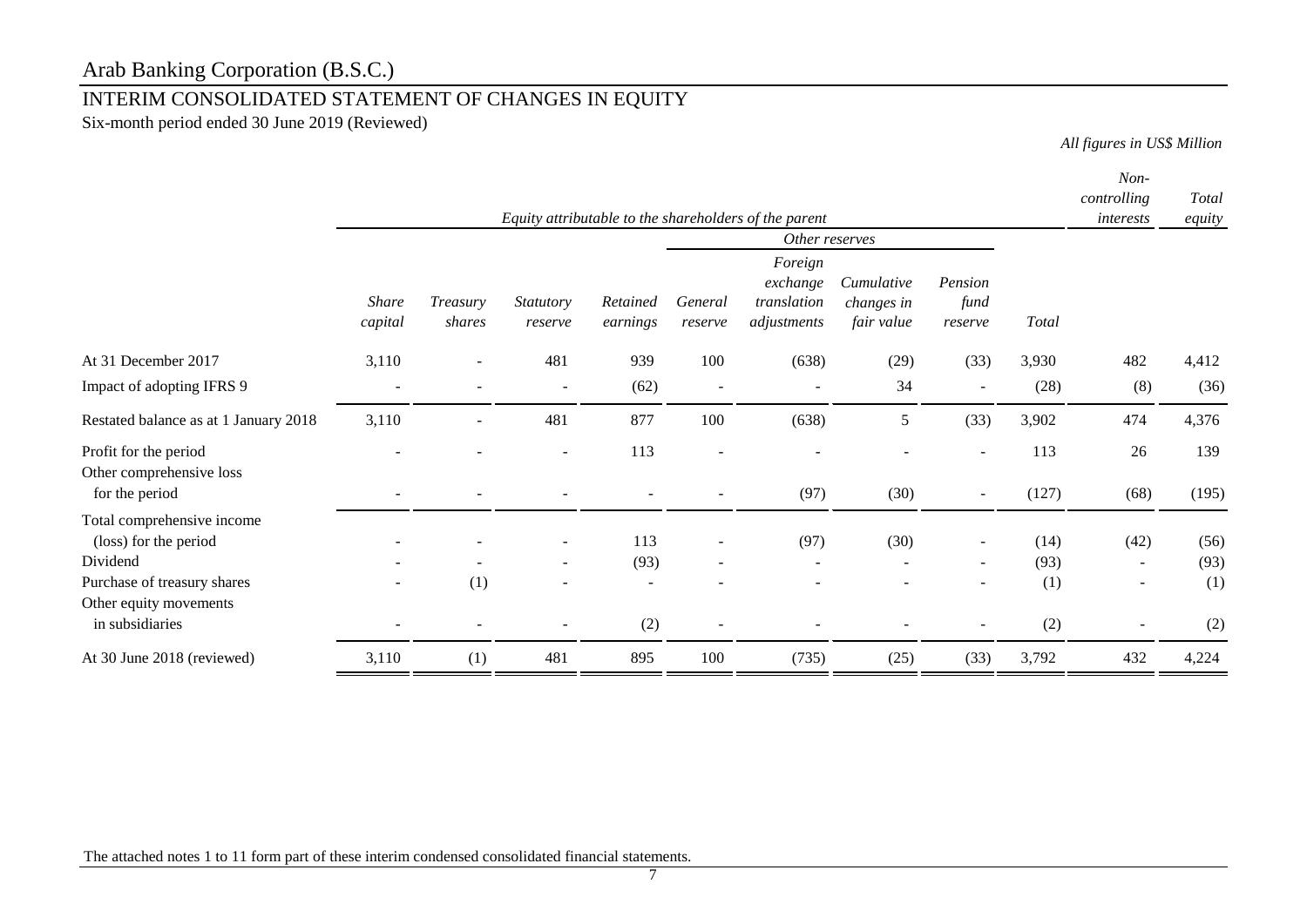30 June 2019 (Reviewed)

*All figures in US\$ million*

### **1 INCORPORATION AND ACTIVITIES**

Arab Banking Corporation (B.S.C.) [the "Bank"] is incorporated in the Kingdom of Bahrain by an Amiri decree and operates under a wholesale banking licence issued by the Central Bank of Bahrain. The Bank is a Bahraini Shareholding Company with limited liability and is listed on the Bahrain Bourse. The Central Bank of Libya is the ultimate parent of the Bank and its subsidiaries (together the "Group").

The Bank's registered office is at ABC Tower, Diplomatic Area, P.O. Box 5698, Manama, Kingdom of Bahrain. The Bank is registered under commercial registration number 10299 issued by the Ministry of Industry, Commerce and Tourism, Kingdom of Bahrain.

The Group offers a range of international wholesale banking services including Corporate Banking & Financial Institutions, Project & Structured Finance, Syndications, Treasury, Trade Finance services and Islamic Banking. Retail banking services are only provided in the MENA region.

### **2 BASIS OF PREPARATION AND CHANGES TO THE GROUP'S ACCOUNTING POLICIES**

### **2.1 Basis of preparation**

The interim condensed consolidated financial statements for the six-month period ended 30 June 2019 have been prepared in accordance with IAS 34 *Interim Financial Reporting* .

The interim condensed consolidated financial statements do not contain all information and disclosures required in the annual consolidated financial statements, and should be read in conjunction with the Group's annual consolidated financial statements for the year ended 31 December 2018. The Bank has adopted IFRS 16 Leases (IFRS 16) from 1 January 2019 and accounting policies for this new standard is disclosed in note 3. In addition, results for the six-month period ended 30 June 2019 are not necessarily indicative of the results that may be expected for the financial year ending 31 December 2019.

### **2.2 Basis of consolidation**

These interim condensed consolidated financial statements include the financial statements of the Bank and its subsidiaries after elimination of inter-company transactions and balances.

### **2.3 New standards, interpretations and amendments adopted by the Group**

The accounting policies adopted in the preparation of the interim condensed consolidated financial statements are consistent with those followed in the preparation of the Group's annual consolidated financial statements for the year ended 31 December 2018, except for the adoption of new standards effective as of 1 January 2019.

For the accounting policies with respect to prior year comparative figures, refer to the annual consolidated financial statements for year ended 31 December 2018.

The following new and amended accounting standards became effective in 2019 and have been adopted by the Group in preparation of these interim condensed consolidated financial statements as applicable.

### **2.3.1 IFRS 16 Leases**

IFRS 16 supersedes IAS 17 Leases (IAS 17), IFRIC 4 Determining whether an Arrangement contains a Lease (IFRIC 4), SIC-15 Operating Leases-Incentives and SIC-27 Evaluating the Substance of Transactions Involving the Legal Form of a Lease. The standard sets out the principles for the recognition, measurement, presentation and disclosure of leases and requires lessees to account for most leases under a single on-balance sheet model.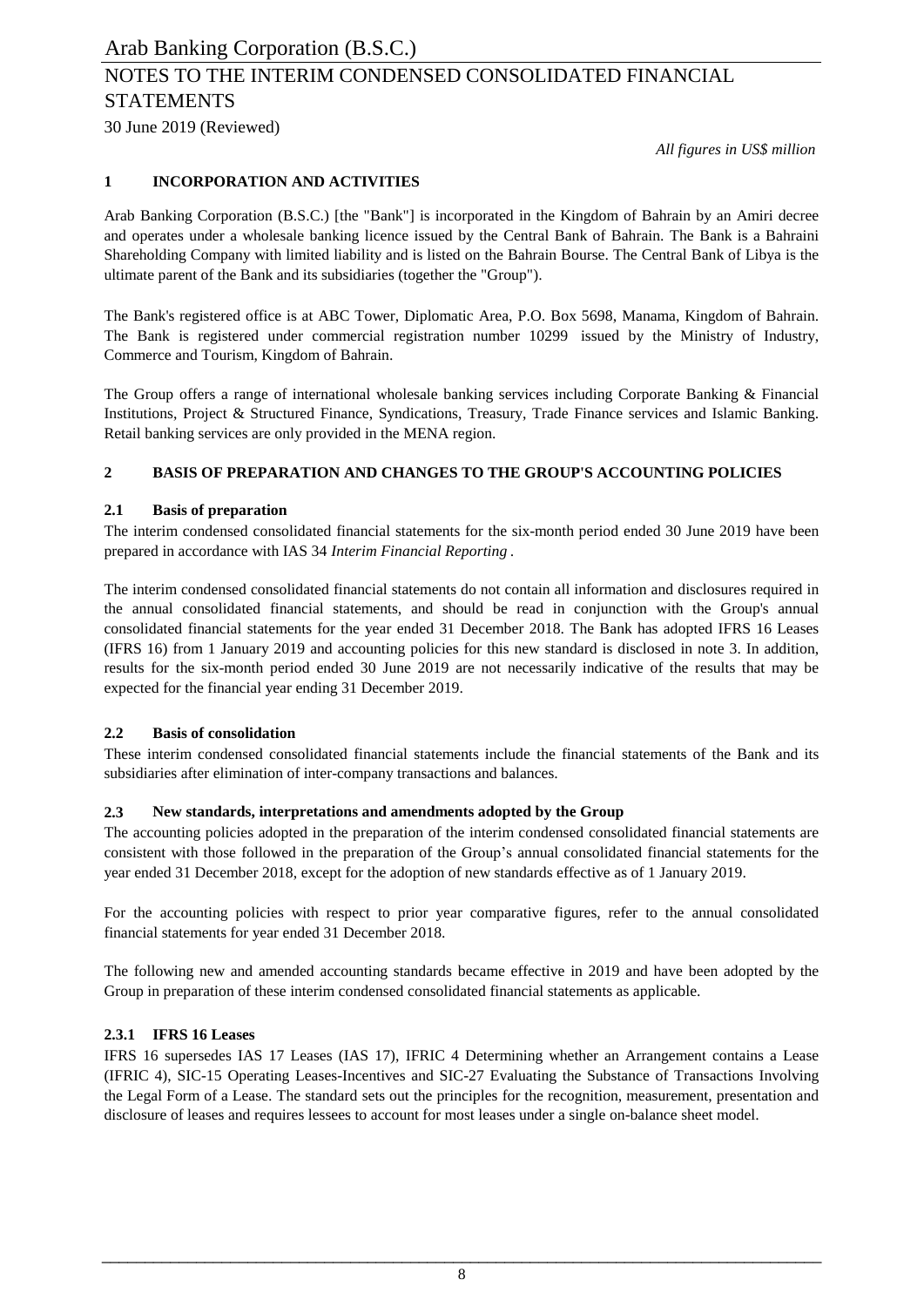30 June 2019 (Reviewed)

*All figures in US\$ million*

#### **2 BASIS OF PREPARATION AND CHANGES TO THE GROUP'S ACCOUNTING POLICIES (continued)**

### **2.3** *New standards, interpretations and amendments adopted by the Group (continued)*

### **2.3.1** *IFRS 16 Leases (continued)*

Prior to the adoption of IFRS 16, the Group accounted and classified each of its leases (as lessee) at the inception date as either a finance lease or an operating lease in accordance with IAS 17.

Upon adoption of IFRS 16, the Group applied a single recognition and measurement approach for all leases that it is the lessee, except for short-term leases and leases of low-value assets. The Group recognised lease liabilities to make lease payments and right-of-use assets representing the right to use the underlying assets. The Group adopted IFRS 16 using a modified retrospective method of adoption with the date of initial application of 1 January 2019, and accordingly, the comparative information is not restated. Under this method, IFRS 16 is applied retrospectively with the cumulative effect of initially applying the standard recognised at the date of initial application. The Group elected to use the transition practical expedient allowing the standard to be applied only to contracts that were previously identified as leases applying IAS 17 and IFRIC 4 at the date of initial application. The Group also elected to use the recognition exemptions for lease contracts that, at the commencement date, have a lease term of 12 months or less and do not contain a purchase option ('short-term leases'), and lease contracts for which the underlying asset is of low value ('lowvalue assets').

The Group has recorded right-of-use assets representing the right to use the underlying assets under other assets and the corresponding lease liabilities to make lease payments under other liabilities. When measuring lease liabilities, the Group discounted lease payments using its incremental borrowing rate at 1 January 2019. The adoption of IFRS 16 did not have a material impact on the Group.

### **2.4 New standards, interpretations and amendments issued but not yet effective**

There were no new standards, interpretations and amendments that are issued as of 1 January 2019 which are not yet effective up to the date of issuance of the Group's interim condensed consolidated financial statements.

### **3 SUMMARY OF SIGNIFICANT ACCOUNTING POLICIES**

The accounting policies, estimates and assumptions used in the preparation of these interim condensed consolidated financial statements are consistent with those used in the preparation of the annual consolidated financial statements for the year ended 31 December 2018 except for the policies explained below. Based on the adoption of new standards explained in note 2 above, the following accounting policies are applicable effective 1 January 2019 replacing / amending or adding to the corresponding accounting policies set out in the annual consolidated financial statements for year ended 31 December 2018.

### **3.1 Right-of-use assets**

The Group recognises right-of-use assets at the commencement date of the lease (i.e., the date the underlying asset is available for use). Right-of-use assets are measured at cost, less any accumulated amortisation and impairment losses, and adjusted for any remeasurement of lease liabilities. The cost of right-of-use assets includes the amount of lease liabilities recognised, initial direct costs incurred, and lease payments made at or before the commencement date less any lease incentives received. Unless the Group is reasonably certain to obtain ownership of the leased asset at the end of the lease term, the recognised right-of-use assets are amortised on a straight-line basis over the shorter of its estimated useful life and the lease term. Right-of-use assets are subject to impairment. The carrying value of right-of-use assets are recognised under other assets in the interim consolidated statement of financial position.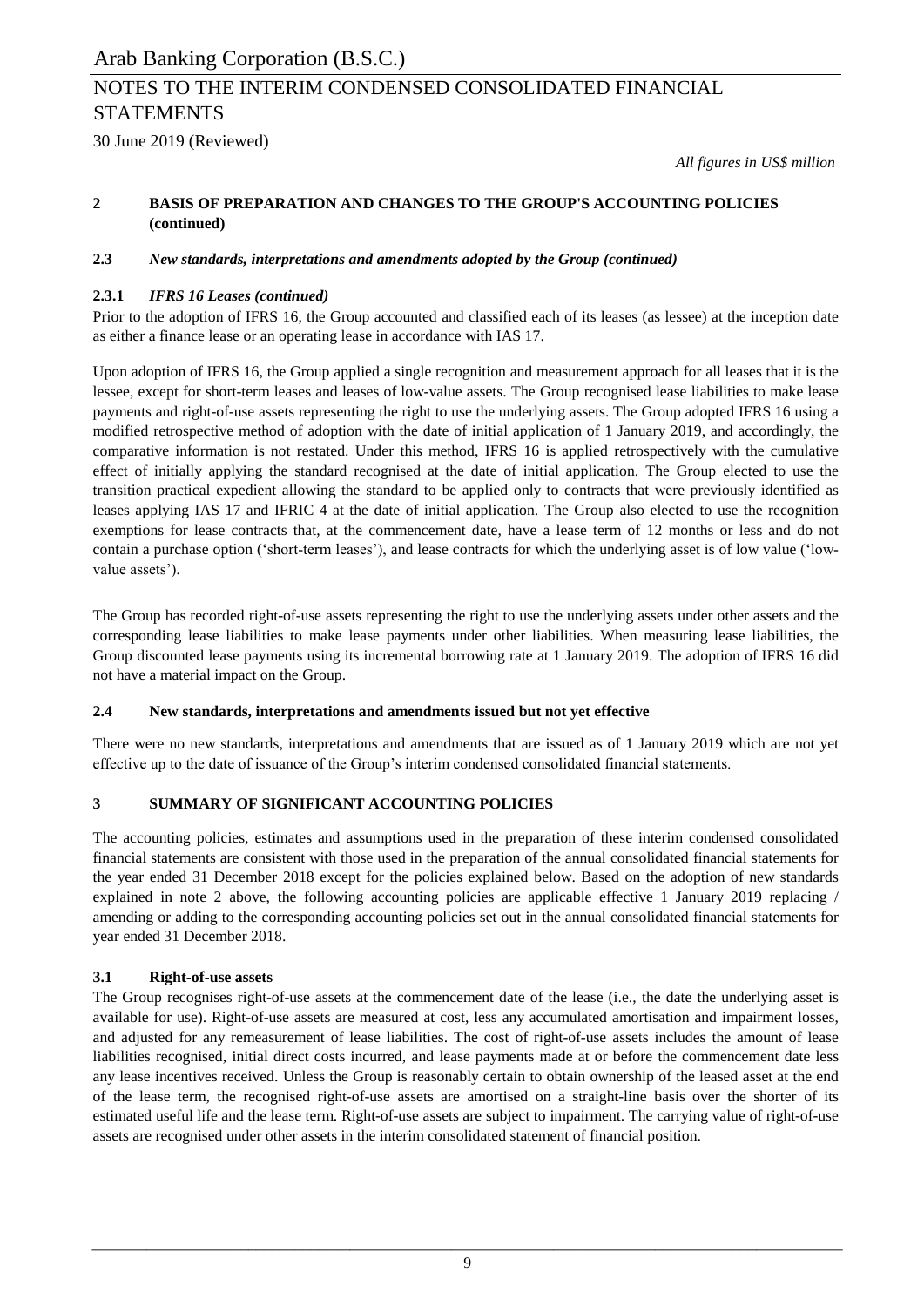30 June 2019 (Reviewed)

*All figures in US\$ million*

### **3 SUMMARY OF SIGNIFICANT ACCOUNTING POLICIES (continued)**

### **3.2 Lease liabilities**

At the commencement date of the lease, the Group recognises lease liabilities measured at the present value of lease payments to be made over the lease term. In calculating the present value of lease payments, the Group uses the incremental borrowing rate at the lease commencement date if the interest rate implicit in the lease is not readily determinable. After the commencement date, the amount of lease liabilities is increased to reflect the accretion of interest and reduced for the lease payments made. In addition, the carrying amount of lease liabilities is remeasured if there is a modification, a change in the lease term, a change in the in-substance fixed lease payments or a change in the assessment to purchase the underlying asset and is recognised under other liabilities in the interim consolidated statement of financial position.

### **3.3 Short-term leases and leases of low-value assets**

The Group applies the short-term lease recognition exemption to its short-term leases (i.e., those leases that have a lease term of 12 months or less from the commencement date and do not contain a purchase option). It also applies the lease of low-value assets recognition exemption to leases that are considered of low value (i.e., below US\$ 5,000). Lease payments on short-term leases and leases of low-value assets are recognised as expense on a straight-line basis over the lease term.

### **4 NON-TRADING INVESTMENTS**

|                          | 30 June<br>2019  | 31 December<br>2018 |
|--------------------------|------------------|---------------------|
| <b>Debt securities</b>   |                  |                     |
| At amortised cost        | 1,293            | 1,124               |
| At FVOCI                 | 4,860            | 4,649               |
|                          | 6,153            | 5,773               |
| <b>ECL</b> allowances    | (92)             | (121)               |
| Debt securities - net    | 6,061            | 5,652               |
| <b>Equity securities</b> |                  |                     |
| At FVOCI                 | $\boldsymbol{9}$ | 9                   |
| <b>Equity securities</b> | 9                | 9                   |
|                          | 6,070            | 5,661               |

Following are the stage wise break-up of debt securities as of 30 June 2019 and 31 December 2018:

|                                                 | 30 June 2019  |                  |            |               |  |  |  |
|-------------------------------------------------|---------------|------------------|------------|---------------|--|--|--|
|                                                 | Stage 1       | Stage 2          | Stage 3    | <b>Total</b>  |  |  |  |
| Debt securities, gross<br><b>ECL</b> allowances | 5,965<br>(12) | 114<br>(6)       | 74<br>(74) | 6,153<br>(92) |  |  |  |
|                                                 | 5,953         | 108              | ۰          | 6,061         |  |  |  |
|                                                 |               | 31 December 2018 |            |               |  |  |  |
|                                                 | Stage 1       | Stage 2          | Stage 3    | Total         |  |  |  |
| Debt securities, gross                          | 5,534         | 137              | 102        | 5,773         |  |  |  |
| <b>ECL</b> allowances                           | (13)          | (6)              | (102)      | (121)         |  |  |  |
|                                                 | 5,521         | 131              |            | 5,652         |  |  |  |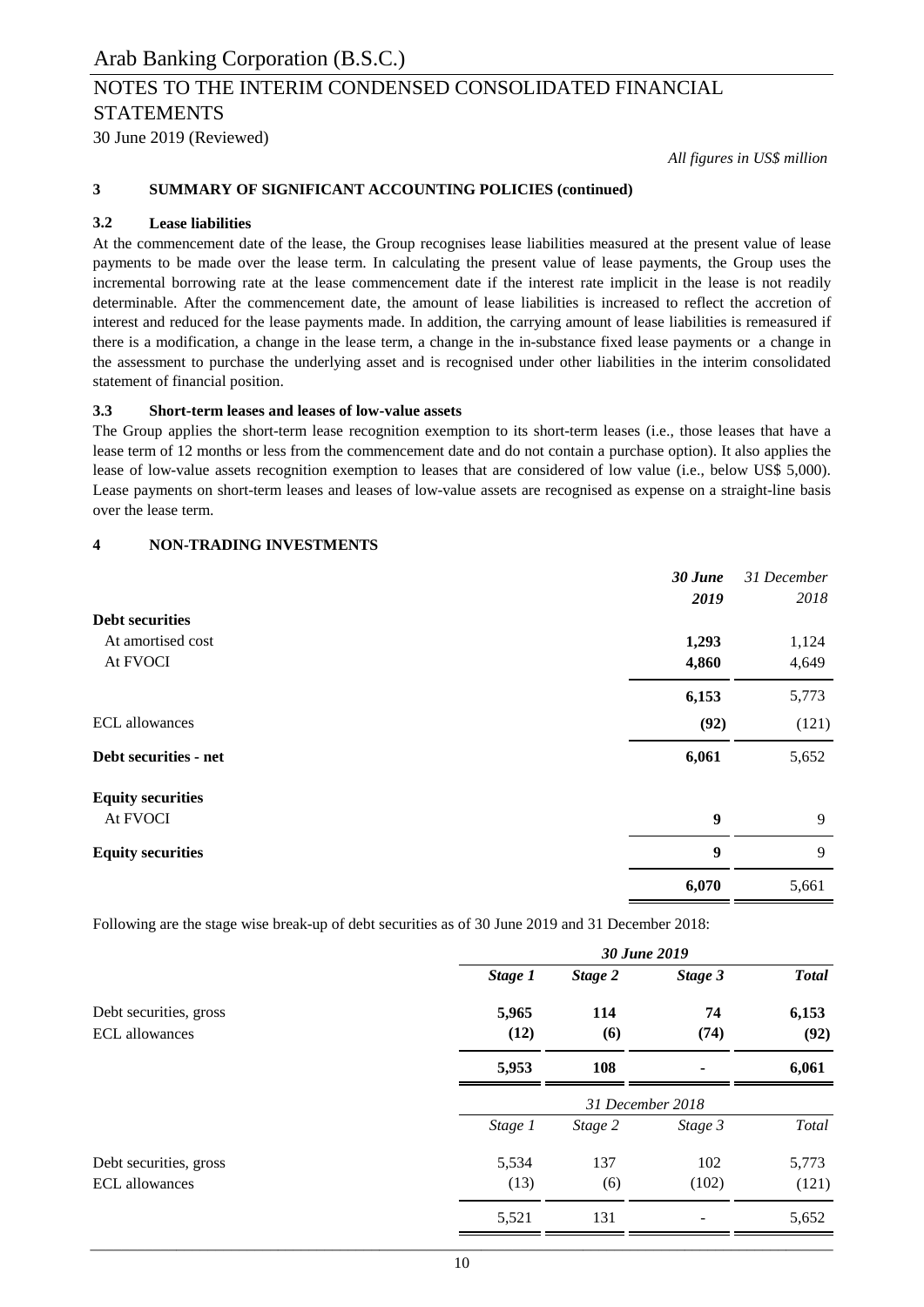30 June 2019 (Reviewed)

### **5 LOANS AND ADVANCES**

*All figures in US\$ million*

|                                                    |                | 30 June 2019     |              |                 |  |  |
|----------------------------------------------------|----------------|------------------|--------------|-----------------|--|--|
|                                                    | Stage 1        | Stage 2          | Stage 3      | <b>Total</b>    |  |  |
| Loans and advances, gross<br><b>ECL</b> allowances | 14,129<br>(51) | 842<br>(69)      | 651<br>(469) | 15,622<br>(589) |  |  |
|                                                    | 14,078         | 773              | 182          | 15,033          |  |  |
|                                                    |                | 31 December 2018 |              |                 |  |  |
|                                                    | Stage 1        | Stage 2          | Stage 3      | Total           |  |  |
| Loans and advances, gross<br>ECL allowances        | 13,893<br>(47) | 938<br>(88)      | 617<br>(429) | 15,448<br>(564) |  |  |
|                                                    | 13,846         | 850              | 188          | 14,884          |  |  |

An analysis of movement in the ECL allowances during the periods ended 30 June 2019 and 30 June 2018 are as follows:

|                                          | Stage 1 | Stage 2 | Stage 3 | <b>Total</b> |
|------------------------------------------|---------|---------|---------|--------------|
| As at 31 December 2018                   | 47      | 88      | 429     | 564          |
| Net transfers between stages             |         | (16)    | 16      |              |
| Amounts written-off                      |         |         | (20)    | (20)         |
| Charge for the period - net              | 4       | (3)     | 22      | 23           |
| Exchange adjustments and other movements |         |         | 22      | 22           |
| As at 30 June 2019                       | 51      | 69      | 469     | 589          |
|                                          | Stage 1 | Stage 2 | Stage 3 | Total        |
| As at 1 January 2018                     | 42      | 172     | 376     | 590          |
| Net transfers between stages             | 4       | (34)    | 30      |              |
| Amounts written-off                      |         |         | (27)    | (27)         |
| Charge for the period - net              | 6       | (12)    | 39      | 33           |
| Exchange adjustments and other movements | (3)     | (3)     | (23)    | (29)         |
| As at 30 June 2018                       | 49      | 123     | 395     | 567          |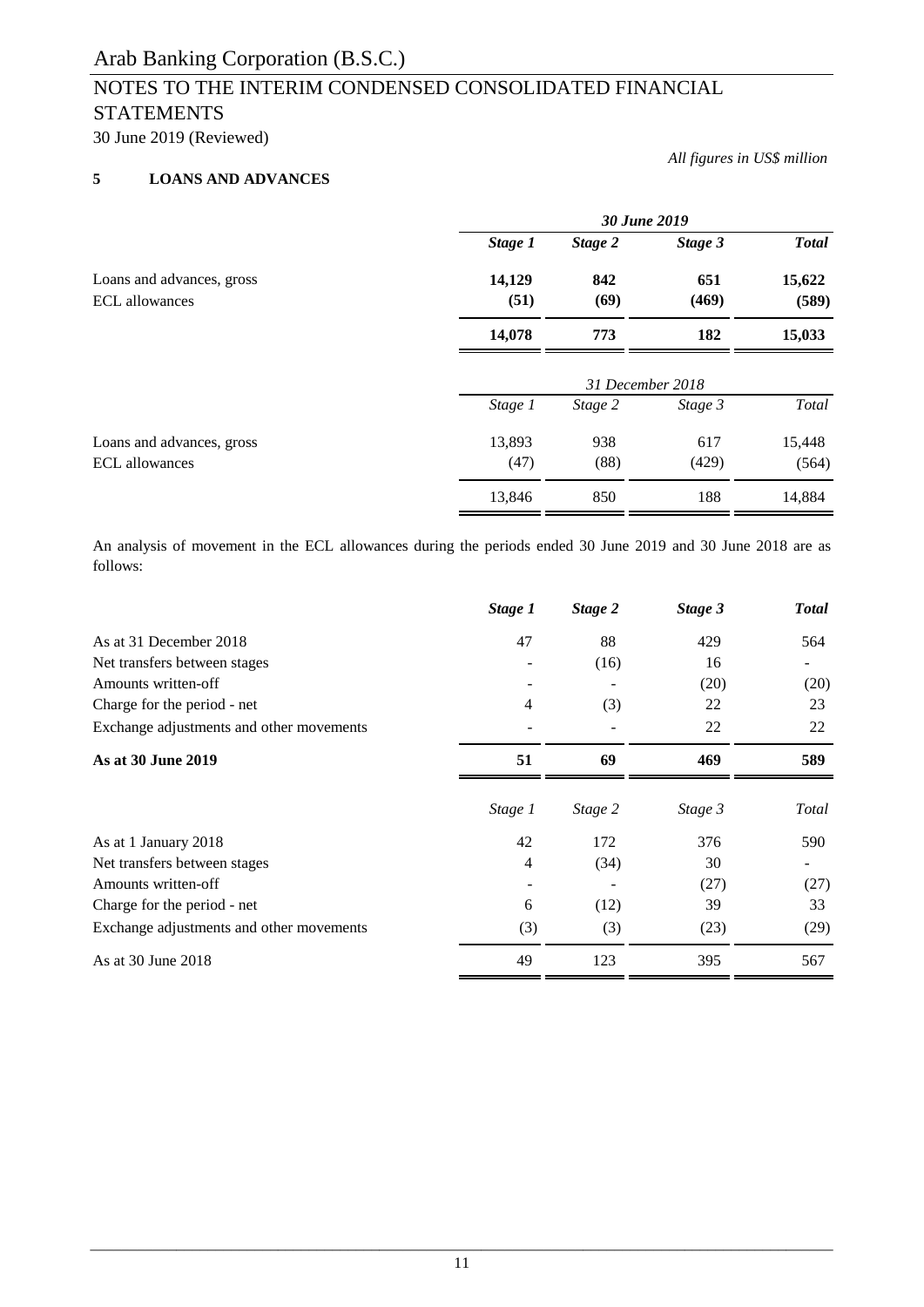## NOTES TO THE INTERIM CONDENSED CONSOLIDATED FINANCIAL **STATEMENTS**

30 June 2019 (Reviewed)

*All figures in US\$ million*

### **6 OTHER OPERATING INCOME**

|                                                        | 30 June<br>2019 | $30$ June<br>2018 |
|--------------------------------------------------------|-----------------|-------------------|
| Fee and commission income - net                        | <b>101</b>      | 104               |
| Bureau processing income                               | 17              | 10                |
| (Loss) gain on dealing in derivatives - net            | $\bf(1)$        | 15                |
| Gain on dealing in foreign currencies - net            | 15              | 31                |
| Gain (loss) on hedging foreign currency movements*     | 3               | (49)              |
| Gain on disposal of non-trading debt investments - net | 6               | 2                 |
| Gain (loss) on trading securities - net                | 4               | (11)              |
| Other - net                                            | 13              | 10                |
|                                                        | 158             | 112               |

\*Gain (loss) on hedging foreign currency movements relate to a transaction which has an offsetting impact on the tax expense for the period.

### **7 CREDIT LOSS EXPENSE ON FINANCIAL ASSETS**

|                                                                 | 30 June<br>2019 | $30$ June<br>2018 |
|-----------------------------------------------------------------|-----------------|-------------------|
| Non-trading debt investments                                    | (1)             | (3)               |
| Loans and advances                                              | 24              | 33                |
| Credit commitments, contingent items and other financial assets | (2)             |                   |
|                                                                 | 21              | 30                |

### **8 OPERATING SEGMENTS**

For management purposes, the Group is organised into five operating segments which are based on business units and their activities. The Group has accordingly been structured to place its activities under the distinct divisions which are as follows:

- **MENA subsidiaries** cover retail, corporate and treasury activities of subsidiaries in North Africa and Levant;
- **International wholesale banking** encompasses corporate and structured finance, trade finance, Islamic banking services and syndications;
- **Group treasury** comprises treasury activities of Bahrain Head Office, New York and London;
- **ABC Brasil** primarily reflects the commercial banking and treasury activities of the Brazilian subsidiary Banco ABC Brasil S.A., focusing on the corporate and middle market segments in Brazil; and
- **Other** includes activities of Arab Financial Services B.S.C. (c).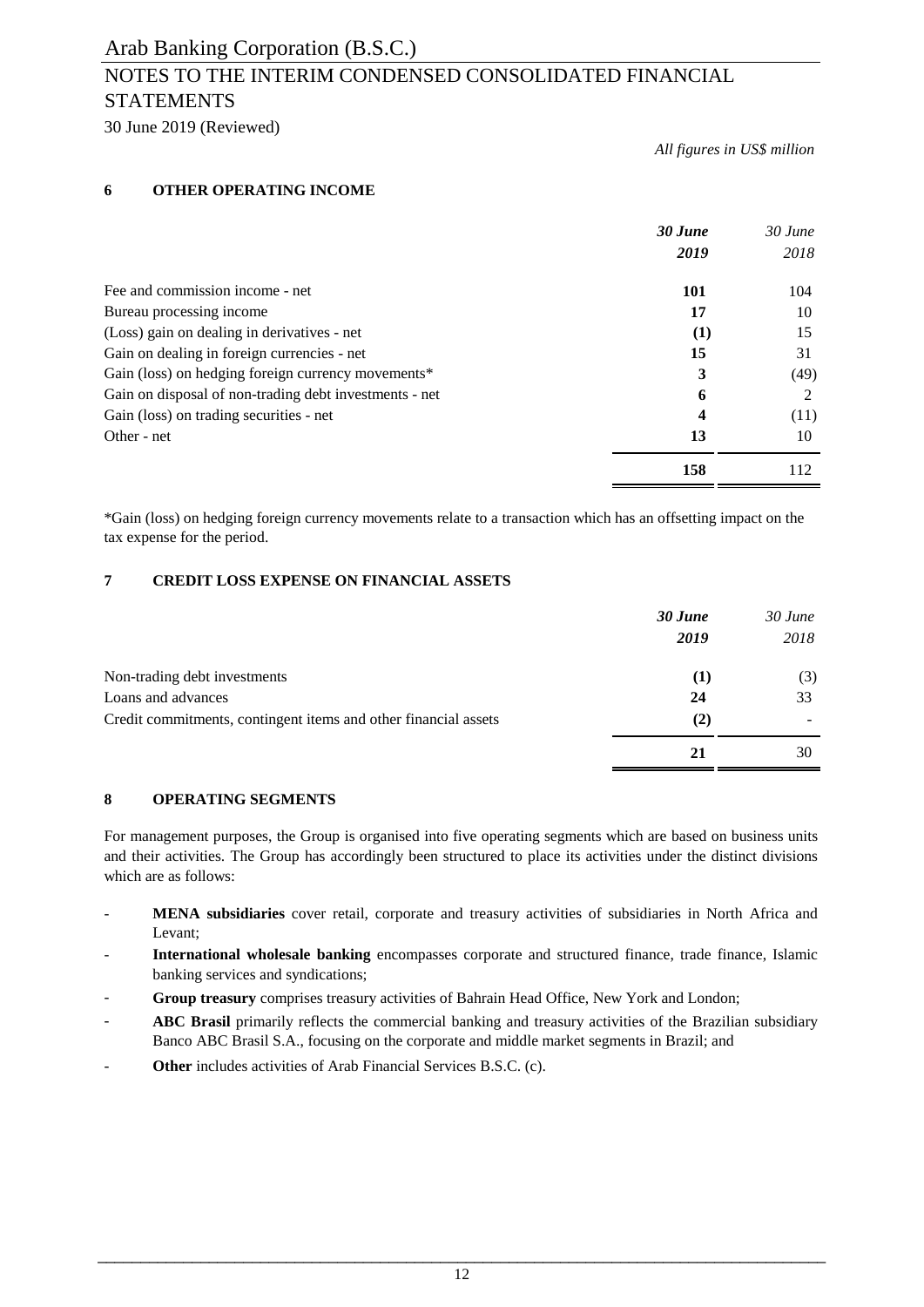## NOTES TO THE INTERIM CONDENSED CONSOLIDATED FINANCIAL **STATEMENTS**

30 June 2019 (Reviewed)

*All figures in US\$ million*

### **8 OPERATING SEGMENTS (continued)**

| Six-month period ended<br>30 June 2019                                                                                                                  | <b>MENA</b><br>subsidiaries | <b>International</b><br>wholesale<br>banking | <b>Group</b><br>treasury | ABC<br><b>Brasil</b> | <b>Others</b> | <b>Total</b>      |
|---------------------------------------------------------------------------------------------------------------------------------------------------------|-----------------------------|----------------------------------------------|--------------------------|----------------------|---------------|-------------------|
| Net interest income                                                                                                                                     | 58                          | 85                                           | 17                       | 85                   | 34            | 279               |
| Other operating income                                                                                                                                  | 21                          | 41                                           | 17                       | 68                   | 11            | 158               |
| Total operating income                                                                                                                                  | 79                          | 126                                          | 34                       | 153                  | 45            | 437               |
| Profit before credit losses<br>Credit loss expense on<br>financial assets                                                                               | 30                          | 71                                           | 22                       | 88                   | 26            | 237               |
| Profit before taxation and<br>unallocated operating<br>expenses                                                                                         | (7)<br>23                   | 71                                           | 22                       | (14)<br>74           | 26            | (21)<br>216       |
| Taxation on foreign<br>operations<br>Unallocated operating expenses                                                                                     | (7)                         | (3)                                          |                          | (14)                 |               | (24)<br>(57)      |
| Profit for the period                                                                                                                                   |                             |                                              |                          |                      |               | 135               |
| Operating assets<br>as at 30 June 2019                                                                                                                  | 3,428                       | 8,924                                        | 9,320                    | 7,927                | 61            | 29,660            |
| Operating liabilities<br>as at 30 June 2019                                                                                                             | 2,991                       |                                              | 15,568                   | 6,683                | 19            | 25,261            |
| Six-month period ended<br>30 June 2018                                                                                                                  | <b>MENA</b><br>subsidiaries | <b>International</b><br>wholesale<br>banking | Group<br>treasury        | ABC<br><b>Brasil</b> | <b>Others</b> | Total             |
| Net interest income<br>Other operating income                                                                                                           | 60<br>22                    | 80<br>40                                     | 21<br>24                 | 93<br>17             | 23<br>9       | 277<br>112        |
| Total operating income                                                                                                                                  | 82                          | 120                                          | 45                       | 110                  | 32            | 389               |
| Profit before credit losses<br>Credit loss expense on                                                                                                   | 35                          | 72                                           | 34                       | 44                   | 21            | 206               |
| financial assets                                                                                                                                        | (3)                         | (7)                                          | $\overline{a}$           | (20)                 |               | (30)              |
| Profit before taxation and<br>unallocated operating<br>expenses<br>Taxation (expense) credit on<br>foreign operations<br>Unallocated operating expenses | 32<br>(9)                   | 65<br>(5)                                    | 34                       | 24<br>34             | 21            | 176<br>20<br>(57) |
| Profit for the period                                                                                                                                   |                             |                                              |                          |                      |               | 139               |
| Operating assets<br>as at 31 December 2018                                                                                                              | 3,283                       | 9,540                                        | 8,877                    | 7,778                | 71            | 29,549            |
| Operating liabilities<br>as at 31 December 2018                                                                                                         | 2,918                       |                                              | 15,613                   | 6,689                | 13            | 25,233            |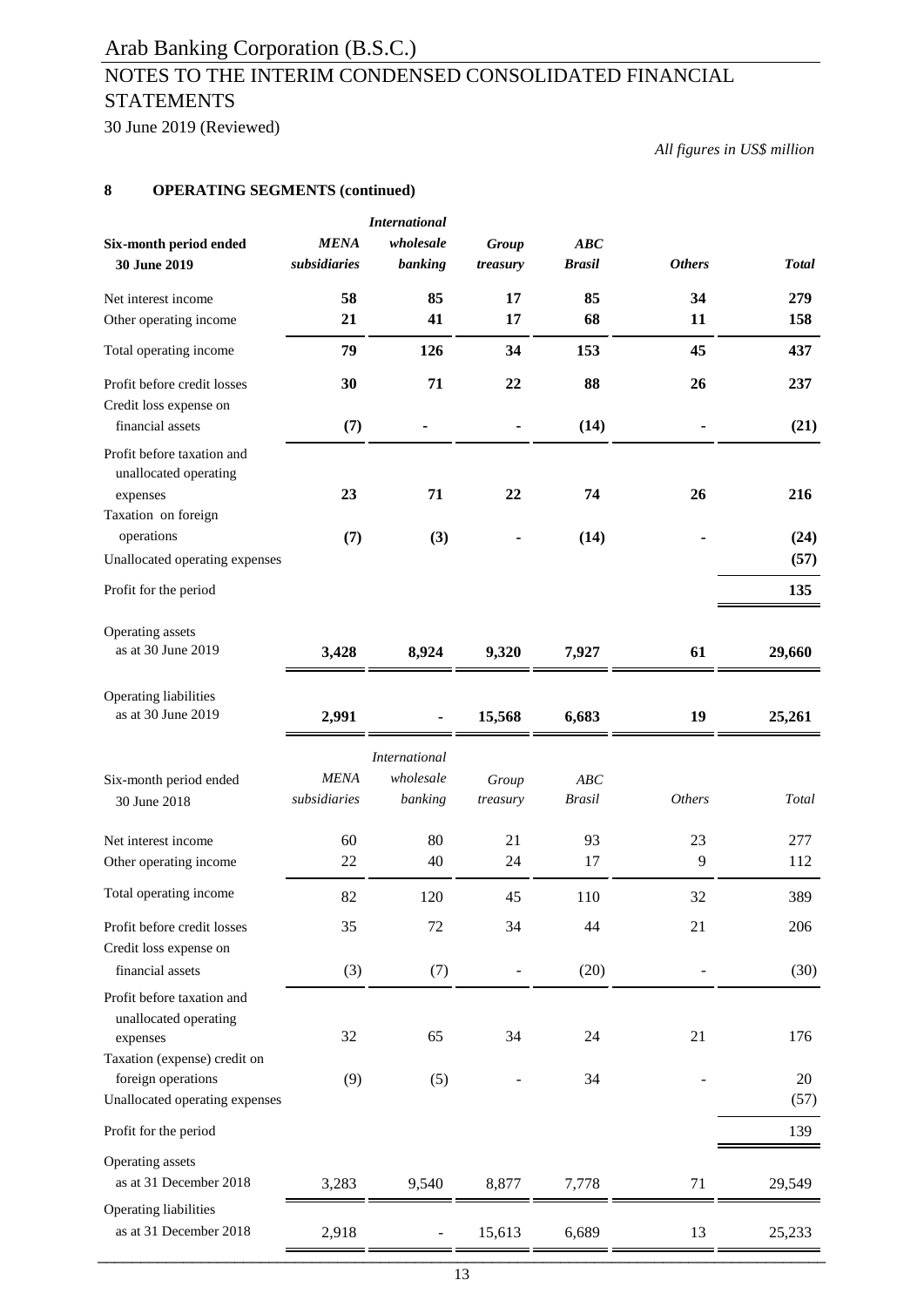## NOTES TO THE INTERIM CONDENSED CONSOLIDATED FINANCIAL **STATEMENTS**

30 June 2019 (Reviewed)

*All figures in US\$ million*

### **9 FAIR VALUE OF FINANCIAL INSTRUMENTS**

The following table provides the fair value measurement hierarchy of the Group's financial assets and financial liabilities.

### **Quantitative disclosure of fair value measurement hierarchy for assets as at 30 June 2019:**

### **Financial assets measured at fair value:**

|                              | Level 1        | Level 2        | <b>Total</b> |
|------------------------------|----------------|----------------|--------------|
| Trading securities           | 957            | $\blacksquare$ | 957          |
| Non-trading investments      | 4,608          | 173            | 4,781        |
| Loans and advances           | 18             | 405            | 423          |
| Derivatives held for trading | 256            | 321            | 577          |
| Derivatives held as hedges   | $\blacksquare$ |                |              |

**Quantitative disclosure of fair value measurement hierarchy for liabilities as at 30 June 2019:**

### **Financial liabilities measured at fair value:**

|                              | Level 1        | Level 2 | <b>Total</b> |
|------------------------------|----------------|---------|--------------|
| Derivatives held for trading | 228            | 316     | 544          |
| Derivatives held as hedges   | $\blacksquare$ | 87      | 87           |

Quantitative disclosure of fair value measurement hierarchy for assets as at 31 December 2018:

Financial assets measured at fair value:

|                              | Level 1 | Level 2 | Total |
|------------------------------|---------|---------|-------|
| Trading securities           | 977     | -       | 977   |
| Non-trading investments      | 4.448   | 93      | 4.541 |
| Derivatives held for trading | 272     | 178     | 450   |
| Derivatives held as hedges   | -       | 18      | 18    |

Quantitative disclosure of fair value measurement hierarchy for liabilities as at 31 December 2018:

Financial liabilities measured at fair value:

|                              | Level 1 | Level 2 | Total |
|------------------------------|---------|---------|-------|
| Derivatives held for trading | 263     | 150     | 413   |
| Derivatives held as hedges   | $\sim$  | -31     |       |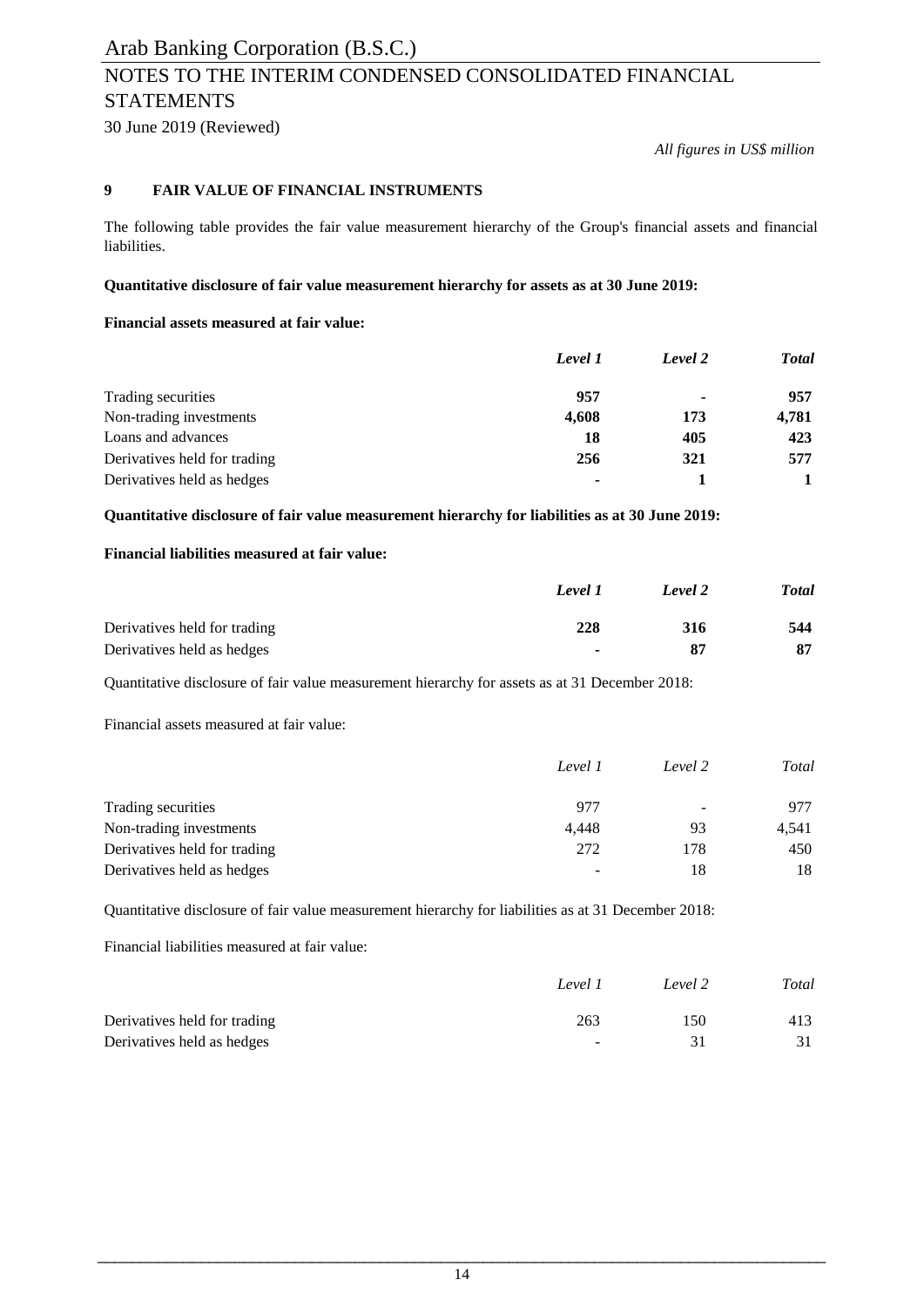### Arab Banking Corporation (B.S.C.) NOTES TO THE INTERIM CONDENSED CONSOLIDATED FINANCIAL STATEMENTS

30 June 2019 (Reviewed)

*All figures in US\$ million*

#### **9 FAIR VALUE OF FINANCIAL INSTRUMENTS (continued)**

#### **Fair values of financial instruments not carried at fair value**

Except for the following, the fair value of financial instruments which are not carried at fair value are not materially different from their carrying value.

|                                                           | 30 June 2019      |               | 31 December 2018  |               |
|-----------------------------------------------------------|-------------------|---------------|-------------------|---------------|
|                                                           | Carrying<br>value | Fair<br>value | Carrying<br>value | Fair<br>value |
| <b>Financial assets</b>                                   |                   |               |                   |               |
| Non-trading debt investments<br>at amortised cost - gross | 1,293             | 1,303         | 1,124             | 1,070         |
| <b>Financial liabilities</b><br><b>Borrowings</b>         | 2,079             | 2,084         | 2,012             | 2,017         |

For financial instruments that are recognised at fair value on a recurring basis, the Group determines whether transfers have occurred between Levels in the hierarchy by re-assessing categorisation at the end of each reporting period.

#### **Financial instruments in level 1**

The fair value of financial instruments traded in active markets is based on quoted market prices at the balance sheet date. A market is regarded as active if quoted prices are readily and regularly available from an exchange, dealer, broker, industry group, pricing service, or regulatory agency, and those prices represent actual and regularly occurring market transactions on an arm's length basis. The quoted market price used for financial assets held by the Group is the current bid price. These instruments are included in Level 1.

#### **Financial instruments in level 2**

The fair value of financial instruments that are not traded in an active market (for example, over-the-counter derivatives) is determined by using valuation techniques. These valuation techniques maximise the use of observable market data where it is available and rely as little as possible on entity specific estimates. If all significant inputs required to fair value an instrument are observable, the instrument is included in level 2.

#### **Transfers between level 1 and level 2**

There were no transfers between level 1 and level 2 during the period ended 30 June 2019 (31 December 2018: none).

#### **10 CREDIT COMMITMENTS AND CONTINGENT ITEMS**

#### **a) Exposure (after applying credit conversion factor) and ECL by stage**

|                                      | 30 June 2019 |         |                  |              |  |
|--------------------------------------|--------------|---------|------------------|--------------|--|
|                                      | Stage 1      | Stage 2 | Stage 3          | <b>Total</b> |  |
| Credit commitments and contingencies | 3,582        | 211     | 17               | 3,810        |  |
| <b>ECL</b> allowances                | (14)         | (10)    | (14)             | (38)         |  |
|                                      |              |         | 31 December 2018 |              |  |
|                                      | Stage 1      | Stage 2 | Stage 3          | Total        |  |
| Credit commitments and contingencies | 3,996        | 160     | 17               | 4,173        |  |
| <b>ECL</b> allowances                | (14)         | (22)    | (16)             | (52)         |  |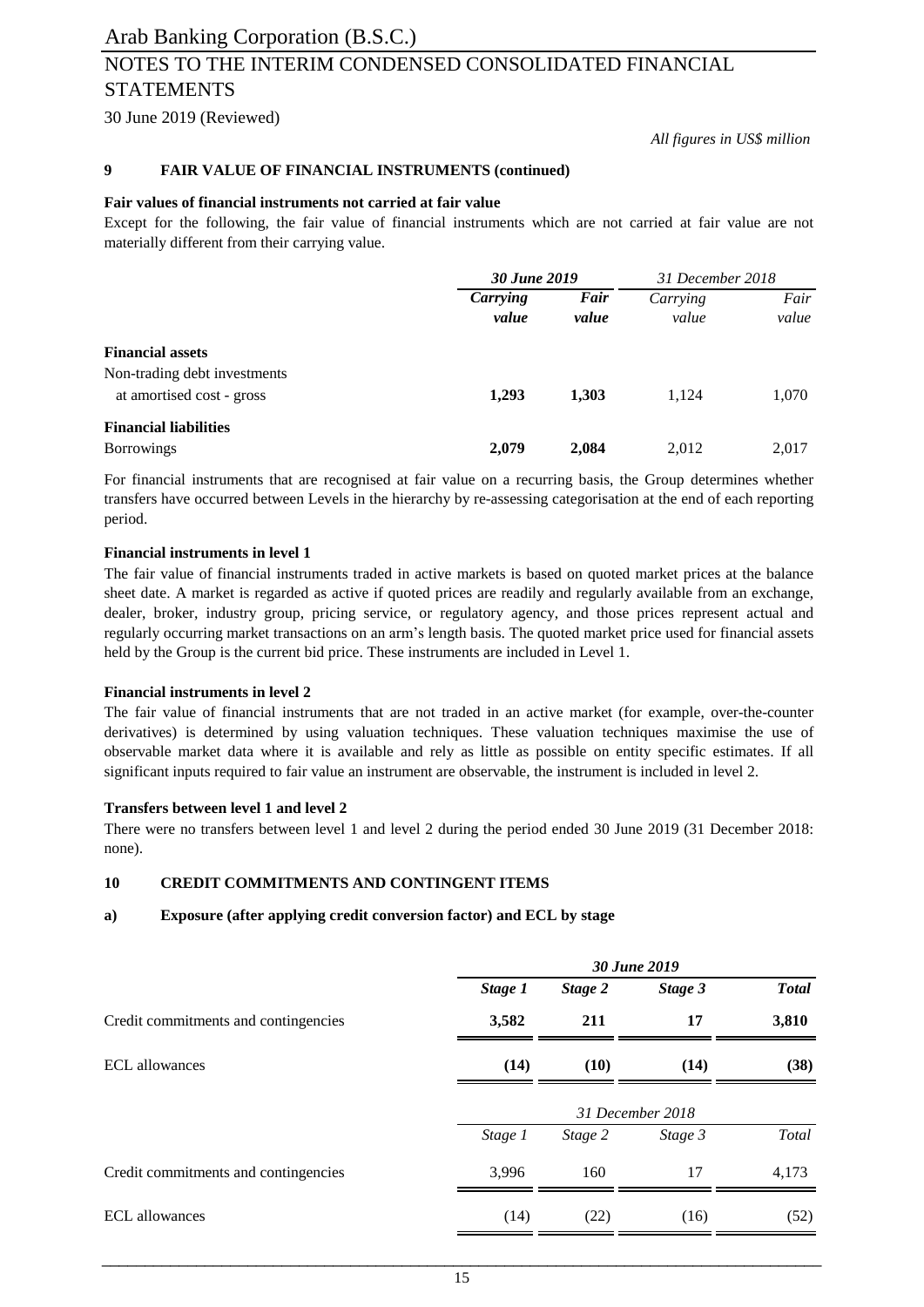## NOTES TO THE INTERIM CONDENSED CONSOLIDATED FINANCIAL STATEMENTS

30 June 2019 (Reviewed)

*All figures in US\$ million*

#### **10 CREDIT COMMITMENTS AND CONTINGENT ITEMS (continued)**

#### **a) Exposure (after applying credit conversion factor) and ECL by stage (continued)**

An analysis of movement in the ECL allowances during the period are as follows:

|                                    | Stage 1 | Stage 2 | Stage 3 | <b>Total</b> |
|------------------------------------|---------|---------|---------|--------------|
| As at 31 December 2018             | 14      | 22      | 16      | 52           |
| ECL movements for the period - net |         | (12)    | (2)     | (14)         |
| As at 30 June 2019                 | 14      | 10      | 14      | 38           |
|                                    | Stage 1 | Stage 2 | Stage 3 | Total        |
| As at 1 January 2018               | 13      | 37      | 3       | 53           |
| ECL movements for the period - net |         | 5       | (2)     | 3            |
| As at 30 June 2018                 | 13      | 42      |         | 56           |

### **b) Credit commitments and contingencies**

|                                                                            | $30$ June | 31 December |
|----------------------------------------------------------------------------|-----------|-------------|
|                                                                            | 2019      | 2018        |
| Short-term self-liquidating trade and transaction-related contingent items | 2,796     | 3,662       |
| Direct credit substitutes, guarantees                                      | 3,715     | 4,043       |
| Undrawn loans and other commitments                                        | 2,359     | 2,272       |
|                                                                            | 8,870     | 9,977       |
| Credit exposure after applying credit conversion factor                    | 3.810     | 4.173       |
| Risk weighted equivalents                                                  | 3,204     | 3.274       |

### **c) Derivatives**

The outstanding notional amounts at the interim consolidated statement of financial position date were as follows:

|                                                    | $30$ June<br>2019 | 31 December<br>2018 |
|----------------------------------------------------|-------------------|---------------------|
| Interest rate swaps                                | 12,124            | 9,719               |
| Currency swaps                                     | 631               | 532                 |
| Forward foreign exchange contracts                 | 5,674             | 3,661               |
| Options                                            | 7,638             | 6,661               |
| <b>Futures</b>                                     | 2,953             | 3,208               |
|                                                    | 29,020            | 23,781              |
| Risk weighted equivalents (credit and market risk) | 2,188             | 2,102               |